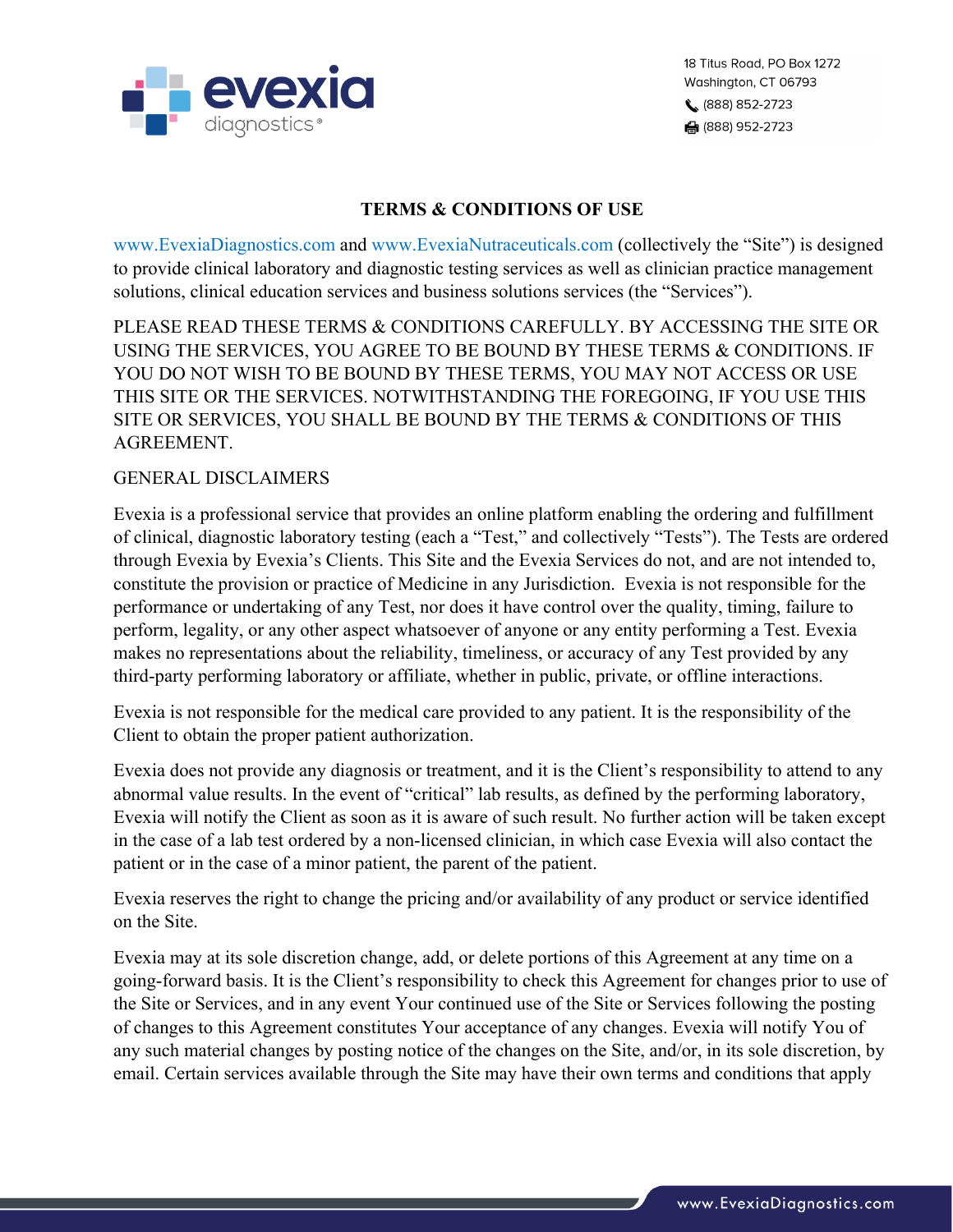

to Your use of those services. This Agreement does not alter in any way the terms or conditions of any of those other written or online terms and conditions or agreements You may have or will have with any subsidiary of Evexia Holdings, Inc. To the extent that there is any conflict between this Agreement and any other agreement pertaining to specific services or products provided by Evexia or its subsidiaries (a "Separate Agreement"), the terms of the Separate Agreement will govern.

1. RESPONSIBILITIES OF CLIENTS. You promise that all information you provide to Evexia is true, accurate, current, and complete, and You agree to maintain and promptly update such information to keep it true, accurate, current and complete. If Evexia has reasonable grounds to suspect that such information is not true, accurate, current or complete, Evexia may deny or terminate Your access to the Site or Services (or any portion thereof).

Certain Services are only available to Clients who are required to set up an account prior to accessing such Services ("Account"). Clients who set up an account are hereinafter referred to as "Registered Clients". When You set up an Account, You are required to enter Your name, email address, telephone number, facsimile number, active licensing information and certain other information collected by Evexia. You may not transfer or share Your Password or Account (collectively, the "Account Information") with anyone.

You are solely responsible for maintaining the confidentiality of Your Account Information, and You are fully responsible for all activities that occur under Your Password and/or Account. You agree to immediately notify Evexia of any unauthorized use of Your Account Information or any other breach of security. You are solely responsible for the usage of Your Account.

Without limiting any rights, which Evexia may otherwise have, Evexia reserves the right to take any and all action, as it deems necessary or reasonable, regarding the security of the Site and Your Account, including without limitation the termination of Your Account, changing Your Password, or requesting additional information to authorize transactions on Your Account.

Notwithstanding the above, Evexia may rely on the authority of anyone accessing Your Account or using Your Password and in no event and under no circumstances shall Evexia be held liable to You for any liabilities or damages resulting from or arising out of (i) any action or inaction of Evexia under this provision, (ii) any compromise of the confidentiality of Your Account or Password, and (iii) any unauthorized access of Your Account or use of Your Password. You may not use anyone else's Account at any time.

2. ACCESS RIGHTS. Evexia hereby grants to You a limited, non-exclusive, nontransferable access right to access the Site and use the Services solely for Your use and only as permitted under this Agreement and any Separate Agreements You may have entered into with Evexia ("Access Rights").

You agree that You will not and will not attempt to: (a) interfere in any manner with the operation of the Services or Site, or the hardware and network used to operate the Services or Site; (b) distribute, sell, lease, rent, sublicense, assign, export, or transfer in any other manner any of the rights granted to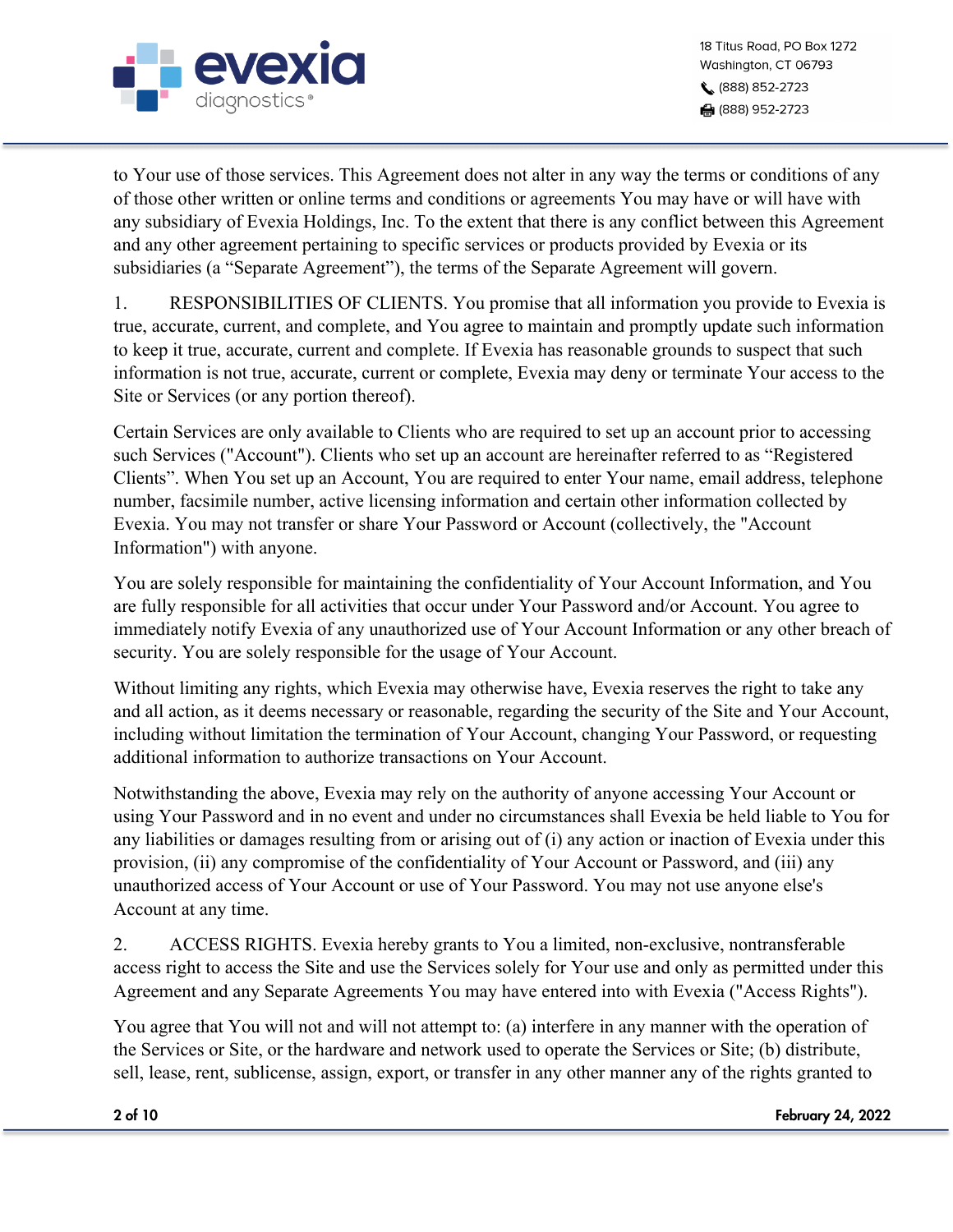

You under this Agreement or otherwise use the Services or Site for the benefit of a third party or to operate a service bureau; (c) modify, copy or make derivative works based on any part of the Services, the Site or any underlying software, technology or other information, including any printed materials of the same; (d) create Internet "links" to or from the Services or Site, or "frame" or "mirror" any of Evexia's content which forms part of the Services or Site; or (e) otherwise use the Services or Site in any manner that exceeds the scope of use granted above.

Any use of third-party software provided in connection with the Site or Services will be governed by such third parties' licenses and not by this Agreement. You agree to be responsible for any act or omission of any users that access the Site or Services under Your Account or using Your Password that, if undertaken by You, would be a violation of this Agreement, and that such act or omission shall be deemed a violation of this Agreement by You. Evexia reserves the right, in its sole discretion, to deny use of the Site or Services to anyone for any reason.

3. CLIENT RESPONSIBILITIES AND ACCEPTABLE USE OF THE SITE AND SERVICE. You agree not to use the Site or Services to: (a) violate any local, state, national or international law;

(b) stalk, harass or harm another individual; (c) collect or store personal data about other users; (d) impersonate any person or entity, or otherwise misrepresent Your affiliation with a person or entity; or

(e) interfere with or disrupt the Site or Services or servers or networks connected to the Site or Services, or disobey any requirements, procedures, policies or regulations of networks connected to the Site or Services. You agree not to reproduce, duplicate, copy, sell, resell or exploit any portion of the Site or Services, use of the Site or Services or access to the Site or Services for any purposes other than for which the Site or Services are being provided to You. You may not reverse engineer, disassemble, decompile, or translate any components of the Site or Services, attempt to derive the source code of any components of the Site or Services, or authorize or assist any third party to do any of the foregoing. Without the written consent of Evexia, You may not (i) allow, enable, or otherwise support the transmission of mass unsolicited, commercial advertising or solicitations via e-mail (SPAM); (ii) use any high volume, automated, or electronic means to access the Services (including without limitation robots, spiders or scripts); or (iii) frame the Site, place pop-up windows over its pages, or otherwise affect the display of its pages.

Use of the Site requires that You comply with certain acceptable use policies Evexia may establish from time-to-time. As part of Your responsibilities as a Visitor or a Registered Client of the Site, You agree that You will not: (a) use the Site or any Service in a manner that is unlawful, harmful to minors, threatening, harassing, abusive, defamatory, slanderous, vulgar, gratuitously violent, obscene, pornographic, indecent, lewd, libelous, invasive of another's privacy, or racially, ethnically or otherwise offensive, hateful or abusive; (b) infringe someone else's patent, trademark, trade secret, copyright or other intellectual property or other rights; (c) use the Site or any Service for unsolicited or unauthorized advertising, junk or bulk e-mail (SPAM), chain letters, letters relating to a pyramid scheme or any other unsolicited commercial or non-commercial communication; (d) interfere with others using the Site; (e)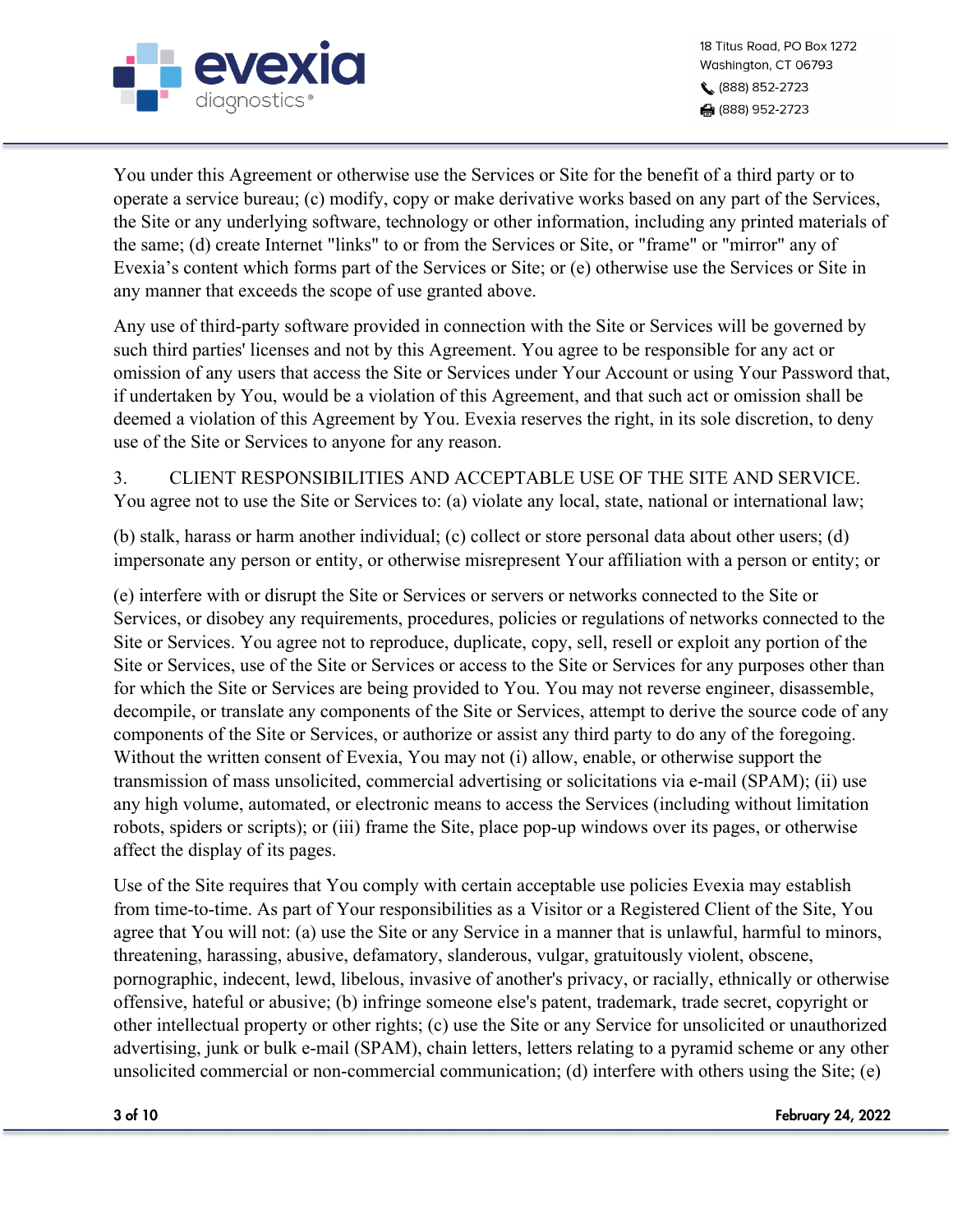

18 Titus Road, PO Box 1272 Washington, CT 06793 (888) 852-2723 ₩ (888) 952-2723

use the Site in any manner that uploads or otherwise spreads any software viruses, worms, time bombs, corrupted files, Trojan horses or any other computer code, files, or programs that are designed or intended to disrupt, damage, overburden, impair or limit the functioning of any software, hardware, network, server or communications systems or equipment; (f) disrupt, interfere or inhibit any other user from enjoying the Site or other affiliated or linked websites, material, contents, products and/or services; (g) use any robot, spider, or other such programmatic or automatic device, inducing but not limited to automated dial-in or inquiry devices, to obtain information from the Site or otherwise monitor or copy any portion of the Site and/or Services; (h) create a false identity for the purpose of misleading others; (i) prepare, compile, use, download or otherwise copy any user information and/or usage information for any portion thereof, or transmit, provide or otherwise distribute (whether or not for a fee) such information to any third party; (j) attempt to disable, bypass, modify, defeat or otherwise circumvent any security related tools incorporated into the Services and/or the Site; (k) reproduce, duplicate, copy, sell, or exploit for any commercial purposes, any portion of the Site or access to the Site; or (l) systematically collect or use any content from the Site or Service, including through the use of any data mining, or similar data gathering and extraction methods.

5. MODIFICATIONS TO AGREEMENT. Evexia may change the Agreement from time to time. If You object to any such changes, Your sole recourse will be to cease using the Site and/or Services. Continued use of the Site and/or Services following notice of any such changes will indicate Your acknowledgement of such changes and agreement to be bound by the revised Agreement, inclusive of such changes. Such notice may be comprised of an email to Your registered email address, or a notice posted at the Site.

6. DISCONTINUATION OF OR MODIFICATIONS TO THE SITE OR SERVICES. Evexia reserves the right to modify or discontinue the Site or Services with or without notice to You. Evexia will not be liable to You, or any third party should Evexia exercise its right to modify or discontinue the Site or Services. If You object to any such changes, Your sole recourse will be to cease using the Site or Services. Continued use of the Site or Services following notice of any such changes will indicate Your acknowledgement of such changes and satisfaction with the Site or Services as so modified.

7. PRIVACY. As part of the login and registration process, You will be asked to provide certain personal information to Evexia. All uses of Your personal information will be treated in accordance with, (a) if You are a Registered Client, the terms of the Separate Agreements You executed with Evexia, or (b) if You are a Visitor, Evexia's Privacy Policy which is incorporated by this reference into this Agreement. If You use the Site and/or Services, You are accepting the terms and conditions of our Privacy Policy. If You do not agree to have Your information used in any of the ways described in the Privacy Policy, You must discontinue use of the Site and/or the Services. The security of Your personally identifying information is important to us. While there is no such thing as "perfect security"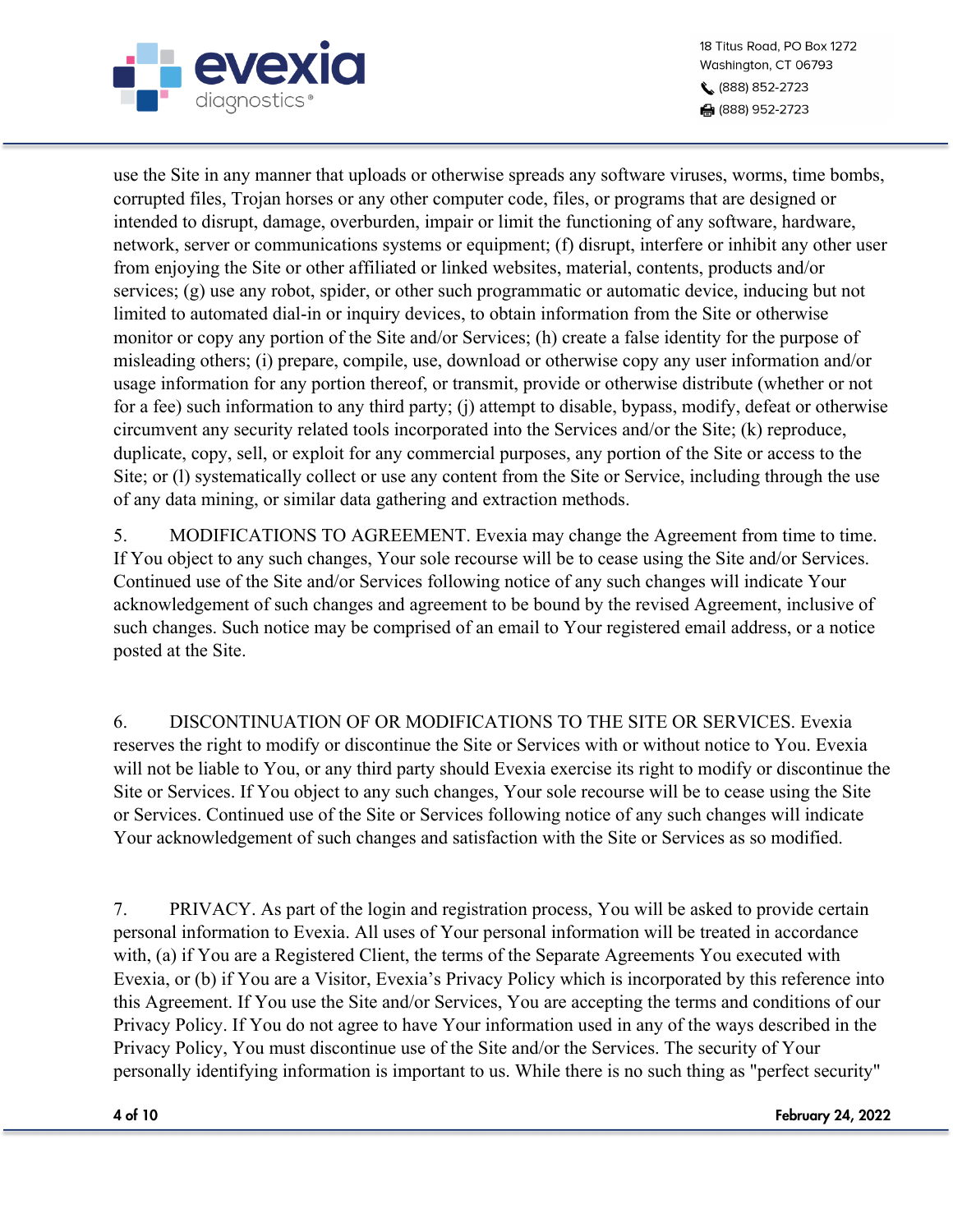

18 Titus Road, PO Box 1272 Washington, CT 06793 (888) 852-2723 ਿ (888) 952-2723

on the Internet, Evexia will take reasonable steps to help ensure the safety of Your personally identifying information. However, You understand and agree that such steps do not guarantee that the Site is invulnerable to all security breaches, and that Evexia makes no warranty, guarantee, or representation that use of any of Evexia's Sites is protected from viruses, security threats or other vulnerabilities.

8. ACCURACY OF INFORMATION. Evexia does not warrant that any information, pictures or graphic depictions, descriptions or other content of the Site are accurate, complete, reliable, updated, current, or error-free. You agree to notify Evexia immediately if You become aware of any errors or inconsistencies in the information or content provided through the Site and comply with any corrective action taken by Evexia.

9. THIRD PARTY CONTENT, PRODUCTS AND SERVICES. Parties other than Evexia may offer and provide products and services on or through the Site. With the exception of Evexia-branded content, products and services, Evexia does not warrant the offerings of any of these businesses or individuals or the content of their websites. Evexia does not assume any responsibility or liability for the actions, product(s), and content of these and any other third parties. You should carefully review the privacy statements and other conditions of use of these third parties.

10. LINKS. Evexia's provision of a link to any other website or location is for Your convenience and does not represent an endorsement of such other site or location or its contents. Evexia has no control over, does not review, and cannot be responsible for, these outside websites or their content. Access any NON-EVEXIA OWNED websites linked to the Site at Your own risk. When leaving the Site, You should carefully review the applicable terms and policies, including privacy and data gathering practices, of that third-party website. EVEXIA WILL NOT BE LIABLE FOR ANY INFORMATION, SOFTWARE, OR LINKS FOUND AT ANY WEBSITE NOT OWNED AND OPERATED BY EVEXIA HOLDINGS, INC., THE INTERNET LOCATION, OR SOURCE OF INFORMATION, NOR WILL EVEXIA BE LIABLE FOR YOUR USE OF SUCH INFORMATION, SOFTWARE OR LINKS, NOR FOR THE ACTS OR OMISSIONS OF ANY SUCH WEBSITES OR THEIR RESPECTIVE OPERATORS.

11. OWNERSHIP. The software, code, proprietary methods and systems used to provide the Site or Services ("the "Technology") and the content of the Site and Services (the "Content") are (1) copyrighted by Evexia and/or its licensors under United States and international copyright laws, (2) subject to other intellectual property and proprietary rights and laws, and (3) owned by Evexia or its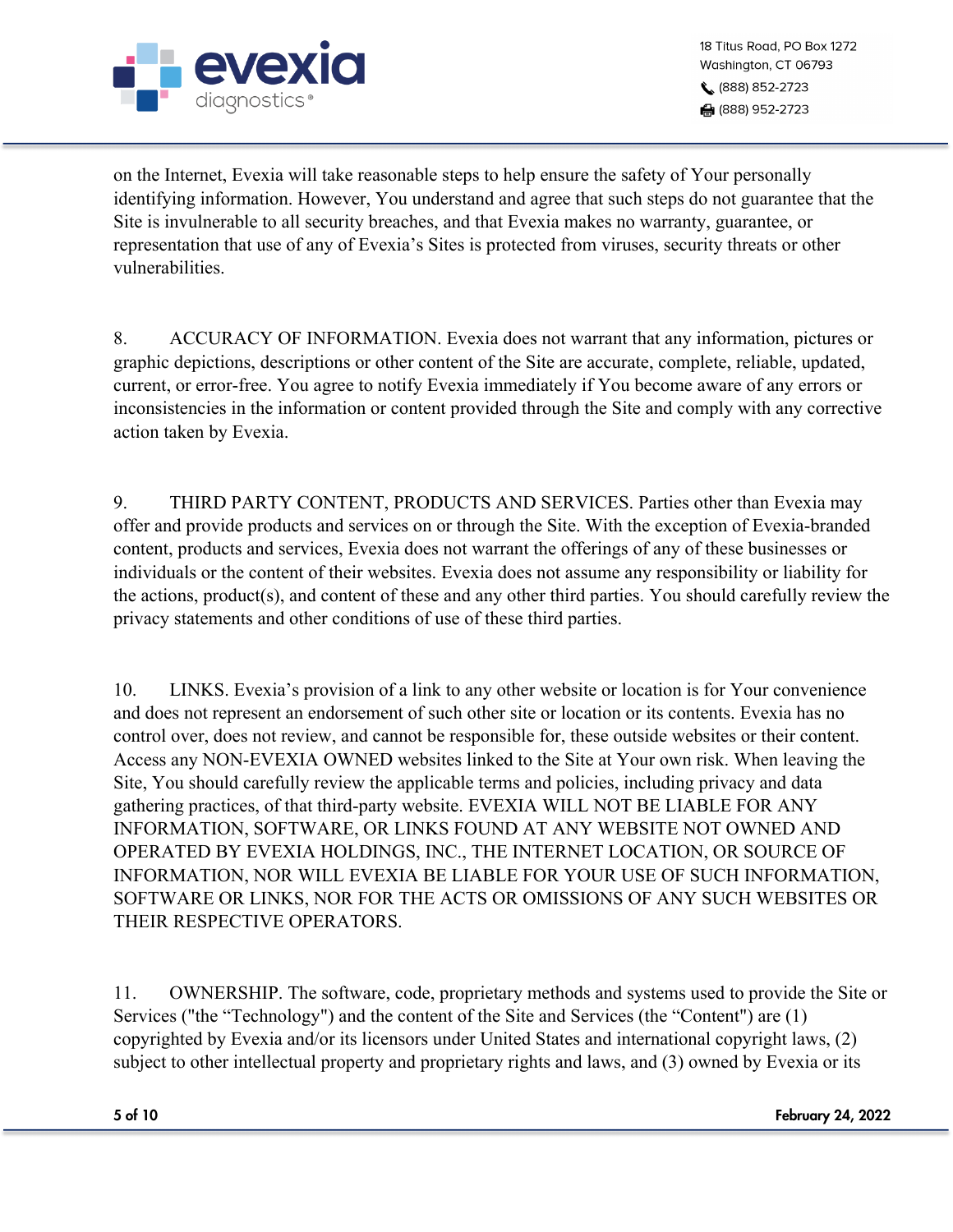

18 Titus Road, PO Box 1272 Washington, CT 06793 (888) 852-2723 ਿ (888) 952-2723

licensors. Neither Evexia's Content nor its Technology may be copied, modified, reproduced, republished, posted, transmitted, sold, offered for sale, or redistributed in any way without Evexia's prior written permission and the prior written permission of its applicable licensors. You must abide by all copyright notices, information, or restrictions contained in or attached to any of Evexia's Content or its Technology and You may not remove or alter any such notice, information or restriction. Your use of Evexia's Content and Technology must at all times comply with these System Rules and any additional restrictions in any Separate Agreement You may have entered into with Evexia. Nothing in

this Agreement grants You any right to receive delivery of a copy of Evexia's Technology or to obtain access to its Technology except as generally and ordinarily permitted through the Site according to this Agreement.

13. DISCLAIMER OF WARRANTIES. YOU EXPRESSLY AGREE THAT USE OF THE SITE OR SERVICES IS AT YOUR SOLE RISK. BOTH THE SITE AND SERVICES ARE PROVIDED ON AN "AS IS" AND "AS AVAILABLE" BASIS. EVEXIA EXPRESSLY DISCLAIMS ALL WARRANTIES OF ANY KIND, WHETHER EXPRESS OR IMPLIED, INCLUDING, BUT NOT LIMITED TO ANY WARRANTIES OF MERCHANTABILITY, FITNESS FOR A PARTICULAR USE OR PURPOSE, NON-INFRINGEMENT, TITLE, OPERABILITY, CONDITION, QUIET ENJOYMENT, VALUE, ACCURACY OF DATA AND SYSTEM INTEGRATION. EVEXIA MAKES NO WARRANTY THAT THE SITE OR SERVICES WILL MEET YOUR REQUIREMENTS, OR THAT THE SITE OR SERVICES WILL BE UNINTERRUPTED, TIMELY, SECURE, OR ERROR FREE; NOR DOES EVEXIA MAKE ANY WARRANTY AS TO THE RESULTS THAT MAY BE OBTAINED FROM THE USE OF THE SITE OR SERVICES, OR THAT DEFECTS IN THE SITE OR SERVICES WILL BE CORRECTED. YOU UNDERSTAND AND AGREE THAT ANY MATERIAL DOWNLOADED OR OTHERWISE OBTAINED THROUGH THE USE OF THE SITE OR SERVICES IS DONE AT YOUR OWN DISCRETION AND RISK AND THAT YOU WILL BE SOLELY RESPONSIBLE FOR ANY DAMAGE OR LOSS OF DATA THAT RESULTS FROM THE DOWNLOADING OF SUCH MATERIAL AND/OR INFORMATION. NO ADVICE OR INFORMATION, WHETHER ORAL OR WRITTEN, OBTAINED BY YOU FROM EVEXIA OR THROUGH THE SITE OR SERVICES WILL CREATE ANY WARRANTY NOT EXPRESSLY MADE HEREIN.

14. LIMITATION OF LIABILITY. YOU UNDERSTAND THAT TO THE EXTENT PERMITTED UNDER APPLICABLE LAW, IN NO EVENT WILL EVEXIA OR ITS OFFICERS, EMPLOYEES, DIRECTORS, PARENTS, SUBSIDIARIES, AFFILIATES, AGENTS OR LICENSORS BE LIABLE FOR ANY INDIRECT, INCIDENTAL, SPECIAL, CONSEQUENTIAL OR EXEMPLARY DAMAGES, INCLUDING BUT NOT LIMITED TO, DAMAGES FOR LOSS OF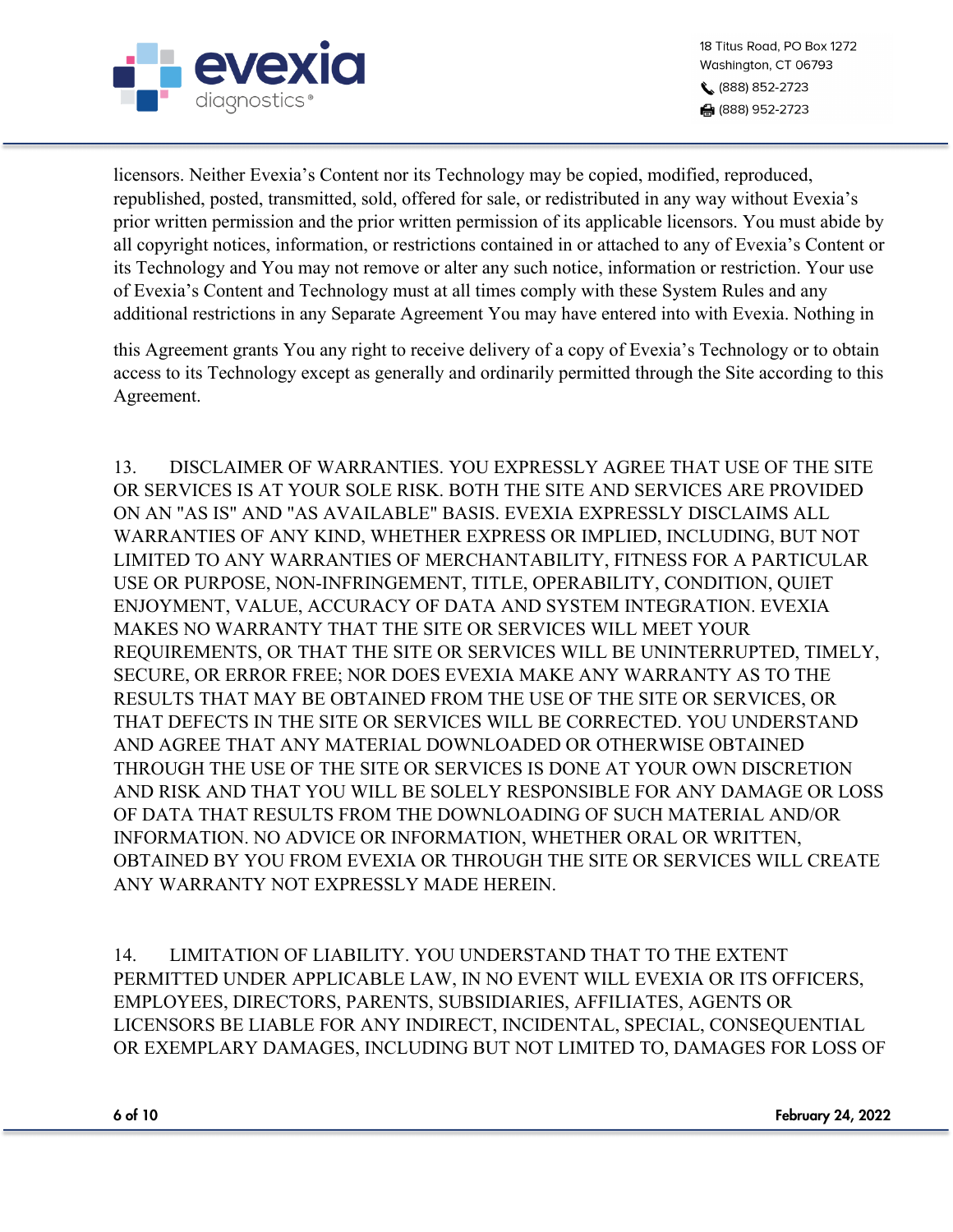

18 Titus Road, PO Box 1272 Washington, CT 06793 (888) 852-2723 ਿਗ (888) 952-2723

REVENUES, PROFITS, GOODWILL, USE, DATA OR OTHER INTANGIBLE LOSSES (EVEN IF **SUCH** 

PARTIES WERE ADVISED OF, KNEW OF OR SHOULD HAVE KNOWN OF THE POSSIBILITY OF SUCH DAMAGES, AND NOTWITHSTANDING THE FAILURE OF ESSENTIAL PURPOSE OF ANY LIMITED REMEDY), ARISING OUT OF OR RELATED TO YOUR USE OF THE SITE OR THE SERVICES, REGARDLESS OF WHETHER SUCH DAMAGES ARE BASED ON CONTRACT, TORT (INCLUDING NEGLIGENCE AND STRICT LIABILITY), WARRANTY, STATUTE OR OTHERWISE. IF YOU ARE DISSATISFIED WITH ANY PORTION OF THIS SITE OR THE SERVICES, YOUR SOLE AND EXCLUSIVE REMEDY IS TO DISCONTINUE USE OF THE SITE OR THE SERVICES. THE AGGREGATE LIABILITY OF EVEXIA TO YOU FOR ALL CLAIMS ARISING FROM OR RELATED TO THE SITE OR THE SERVICES IS LIMITED TO THE LESSER OF (I) THE AMOUNT OF FEES ACTUALLY PAID BY YOU FOR USE OF THE

SERVICES OR (II) ONE HUNDRED DOLLARS (U.S. \$100.00). Some jurisdictions do not allow the exclusion of certain warranties or the limitation or exclusion of liability for incidental or consequential damages. Accordingly, some of the above limitations and disclaimers may not apply to You. To the extent that Evexia may not, as a matter of applicable law, disclaim any implied warranty or limit its liabilities, the scope and duration of such warranty and the extent of Evexia's liability will be the minimum permitted under such applicable law.

15. INDEMNIFICATION. You agree to indemnify, defend and hold harmless Evexia, its parents, subsidiaries, affiliates, licensors, co-branders, suppliers and, and the officers, directors, employees, consultants, and agents of each, and other Registered Client and Visitors, from and against any and all third-party claims, liabilities, damages, losses, costs, expenses, fees (including reasonable attorneys' fees and court costs) that such parties may incur as a result of or arising from (1) User Content and any information You submit, post or transmit through the Site or Services, (2) Your use of the Site or Services, (3) Your violation of these System Rules, (4) Your violation of any rights of any other person or entity or (5) any viruses, trojan horses, worms, time bombs, cancelbots or other similar harmful or deleterious programming routines input by You into the Services.

16. TRADEMARKS. Certain of the names, logos, and other materials displayed on the Site or in the Services may constitute trademarks, tradenames, service marks or logos ("Marks") of Evexia or other entities. You are not authorized to use any such Marks. Ownership of all such Marks and the goodwill associated therewith remains with us or those other entities.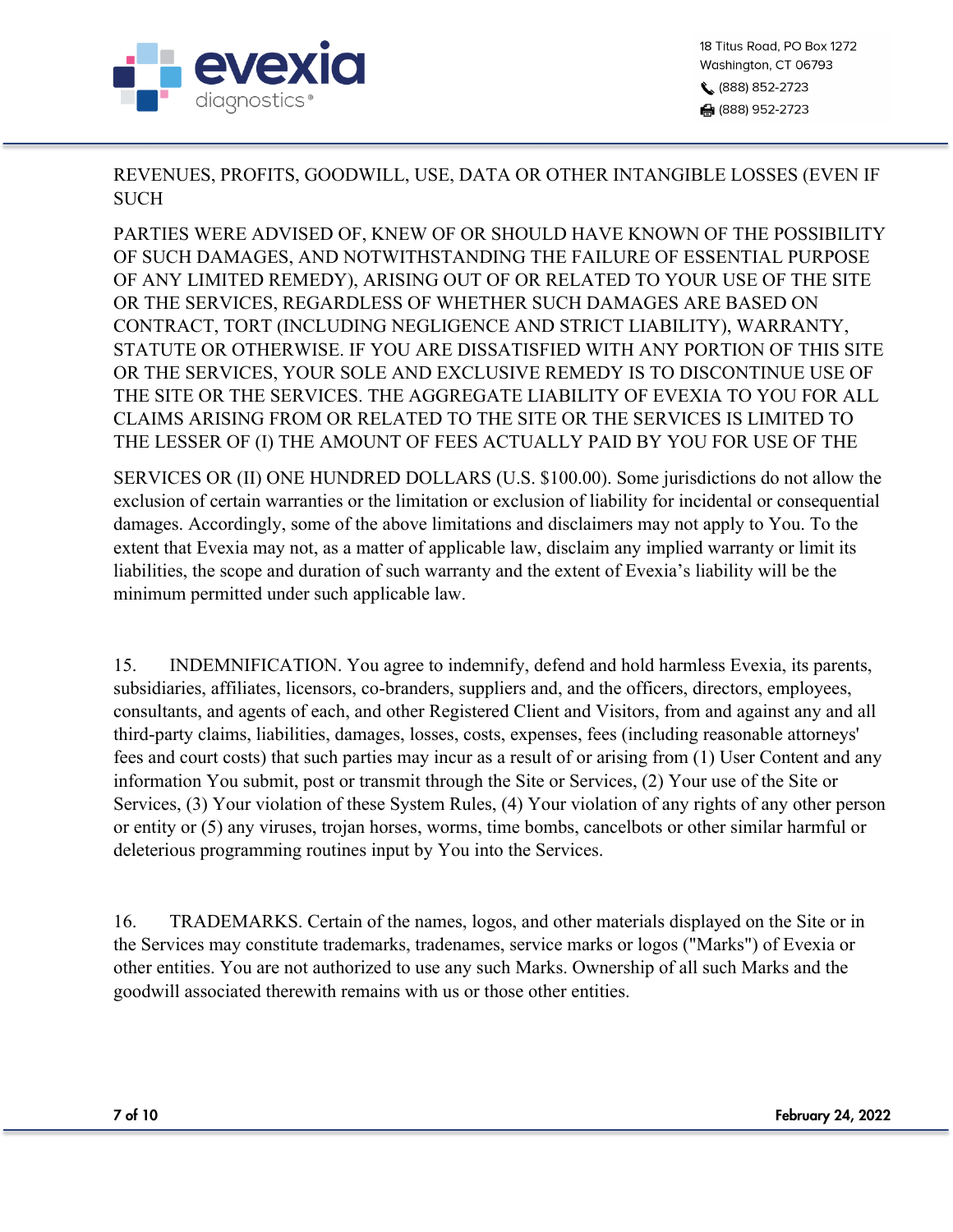

17. GEOGRAPHICAL RESTRICTIONS. Evexia makes no representation that all products, services and/or material described on the Site, or the Services available through the Site, are appropriate or available for use in locations outside the United States or all territories within the United States. Registered Clients and Visitors access the Site and the Services on their own initiative and are responsible for compliance with local laws. Certain companies affiliated with Evexia provide services and operate websites which may be linked to the Site and which are governed by their own terms of use and not this Agreement and may be subject to laws of other local or international jurisdictions. For various legal and regulatory reasons, EVEXIA DOES NOT DO BUSINESS IN NY, NJ, AND RI. Before providing or making Services available to any Patient located outside of the United States, You must get prior approval from Evexia.

18. APPLLICABLE LAW AND MANDATORY FORUM SELECTION CLAUSE. These Terms of Use and Service and all matters arising out of or relating to same, whether sounding in contract, tort, or statute, are governed by, and construed in accordance with, the laws of the State of CONNECTICUT including its statutes of limitations and APPLICABLE CONNECTICUT STATUTES, without giving effect to the conflict of laws provisions thereof to the extent such principles or rules would require or permit the laws of any jurisdiction other than the State of CONNECTICUT to apply. Any action or proceeding by either party to enforce these Terms of Use and Service shall be brought only in any state court located in the state of CONNECTICUT, county of LITCHFIELD or any federal court located in the State of CONNECTICUT, county of FAIRFIELD. The parties hereby irrevocably submit to the exclusive jurisdiction of such courts and waive the defense of inconvenient forum or lack of personal jurisdiction to the maintenance of any such action or proceeding in such venue.

You agree that regardless of any statute or law to the contrary, any claim or cause of action arising out of or related to use of the Site or Services, or these Terms & Conditions must be filed within one (1) year after such claim or cause of action arose or be forever barred.

19. SEVERABILITY AND ASSIGNMENT. If any provision of these Terms of Use and Service is found by a court of competent jurisdiction to be invalid, the parties nevertheless agree that the court should endeavor to give effect to the parties' intentions as reflected in the provision, and that the other provisions of these Terms of Use and Service remain in full force and effect. You may not assign Your rights under these Terms & Conditions without Evexia's prior written consent, and any attempted assignment will be null and void.

20. CLASS ACTION WAIVER. You and Evexia agree that each may bring claims against the other only in Your or its individual capacity and not as a Plaintiff or Class Member in any purported class or representative action. Unless both You and Evexia agree no arbitrator or judge may consolidate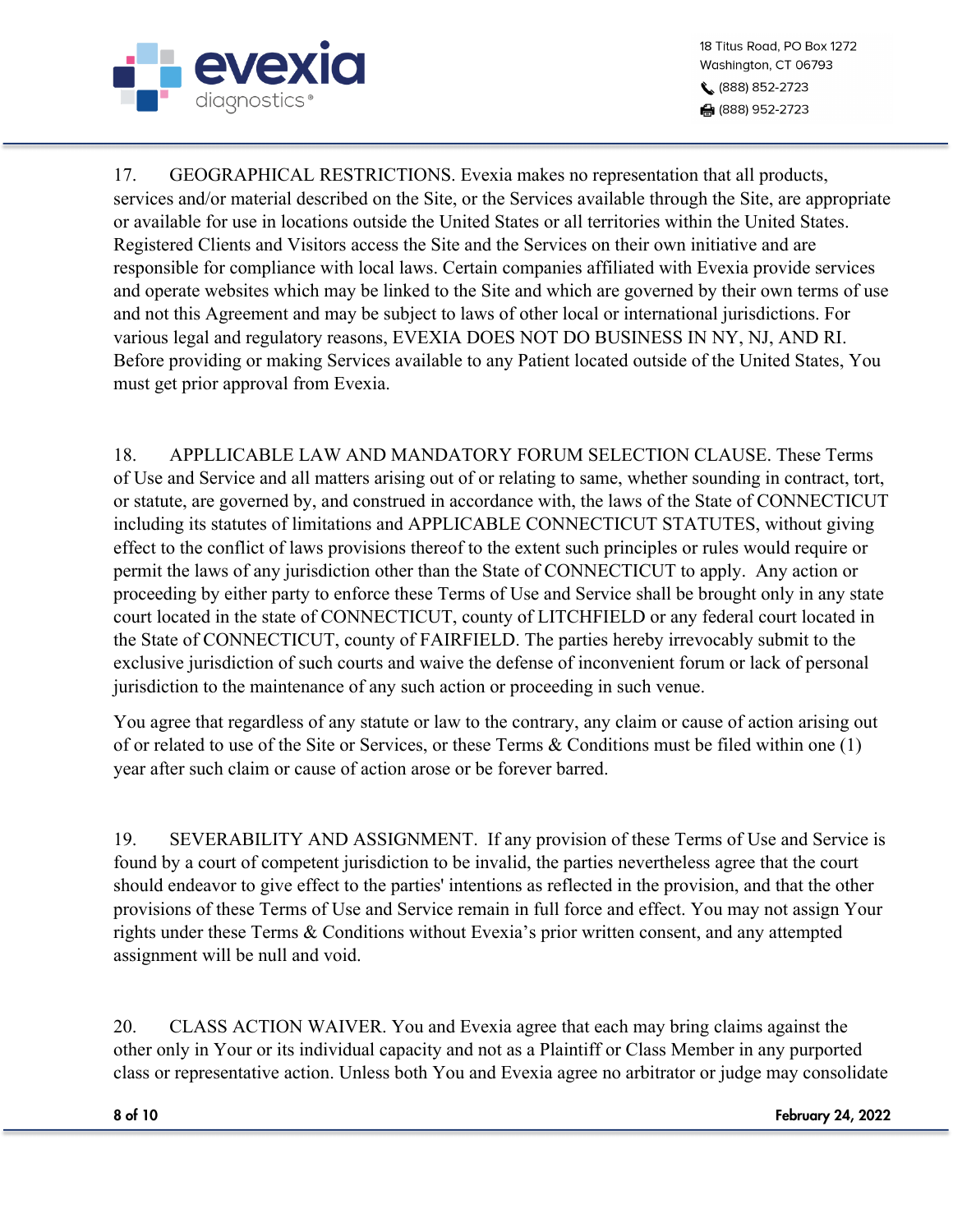

more than one person's claims or otherwise preside over any form of a representative or class proceeding.

21. VOID WHERE PROHIBITED. Although the Site may be accessible worldwide, not all features, products, or services discussed, referenced, provided or offered through or on the Site are available to all persons or in all geographic locations and states within the United States, or appropriate or available for use outside the United States. Evexia reserves the right to limit, in its sole discretion, the provision and quantity of any feature, product or service to any person or geographic area. Any offer for any feature, product, or service made on the Site is void where prohibited. Clients and Visitors access the Site and utilize the Services on their own initiative and are responsible for compliance with any local, state, federal, and international laws, as applicable. For various legal and regulatory reasons, EVEXIA DOES NOT DO BUSINESS IN NY, NJ, AND RI.

22. SURVIVAL. The terms of Sections 6 through 19, and any other limitations on liability explicitly set forth herein will survive the expiration or earlier termination of the Agreement pursuant to this Agreement for any reason. Evexia's (and its licensors') proprietary rights (including any and all intellectual property rights) in and to its Content, its Technology and the Site or Services will survive the expiration or earlier termination of the Agreement pursuant to this Agreement for any reason.

23. VIOLATIONS. Please report any violations of these Terms of Service to:

Evexia Diagnostics, Inc. PO BOX 1272 18 Titus Road Washington, CT 06793 Telephone: 888-852-2723 Facsimile: 888-952-2723